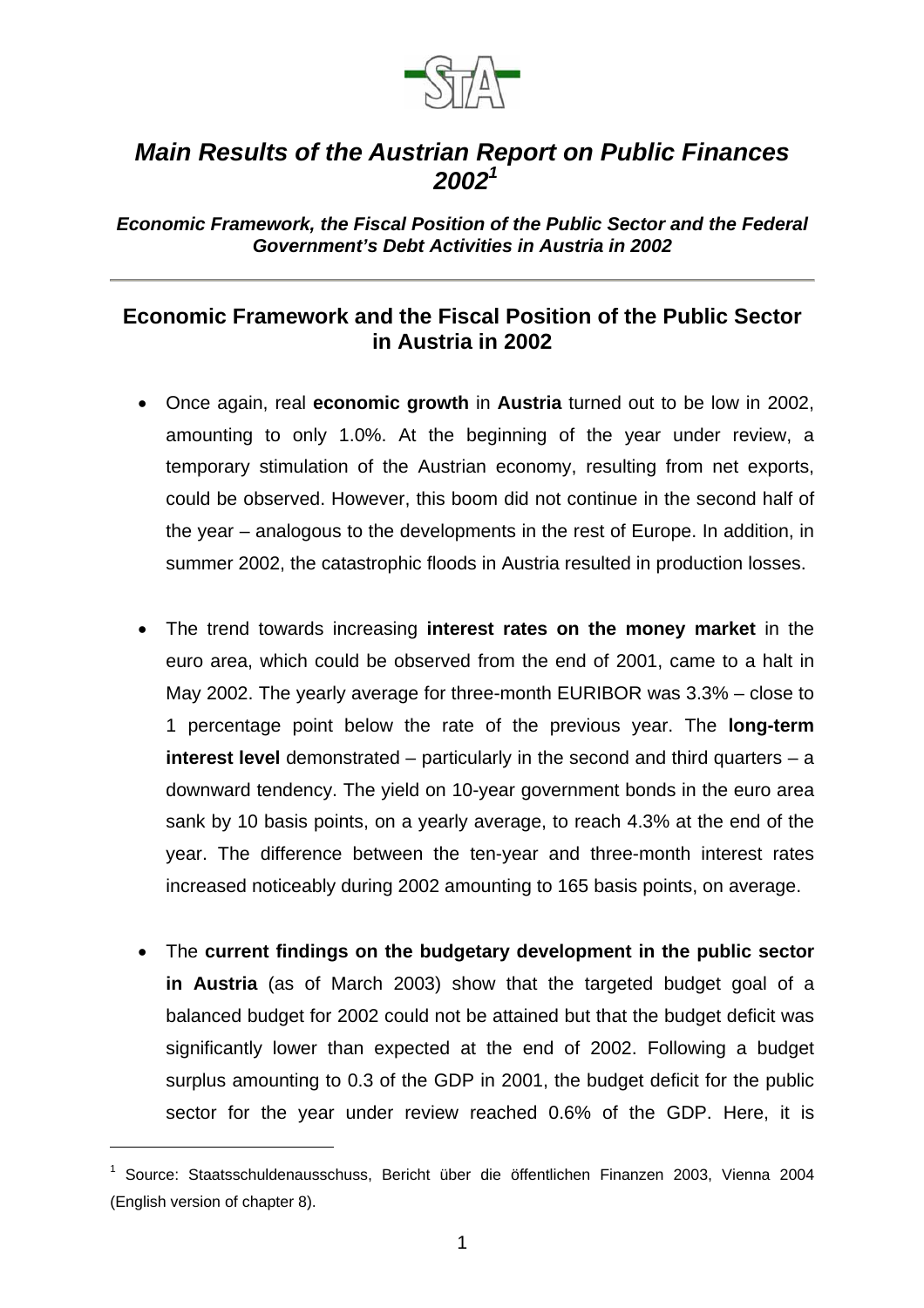

necessary to comment that the data available, for 2002, for the activities of the provinces and communities is still based on estimates. The final results of the budget performance of all public bodies (in accordance with ESA 95) are only made public with a delay of over one year (the final details for the year 2001 did not become available until March 2003).

- Influences resulting from the economic situation were the main reasons for the deterioration of the general government budget balance in the year 2002. However, other aspects also played a role in the increase in budgetary expenditure, and/or lower revenues, which could only partially be compensated for through the continuation of the consolidation course. The following aspects appear to have had a major influence on the total development:
- The **taxation revenue**, in 2002, was extremely subdued due to the unfavourable economic situation and in view of special effects (increased prepayment of taxes in the previous year, interest on arrears, flooding). Substantial tax losses were the result of the economic situation. This was particularly the case with direct taxes (wage tax, income tax, corporate income taxes) as well as with the value added tax and municipal taxes.
- The strained situation on the labour market (decrease in those actively employed, increase in unemployment) required increased funds being made available on the expenditure side of the government's budget for the activities of the **unemployment insurance** and **pensions** (government subsidy for the pension insurance) and, at the same time, appears to have resulted in increased expenditure for social support on the part of the provinces and communities. The decline in the number of those actively employed also considerably reduced the **amount of social contributions**.
- As a result of the **catastrophic flooding** in summer 2002, it was necessary for all territorial authorities to provide additional funding to those affected in order to alleviate the damage caused.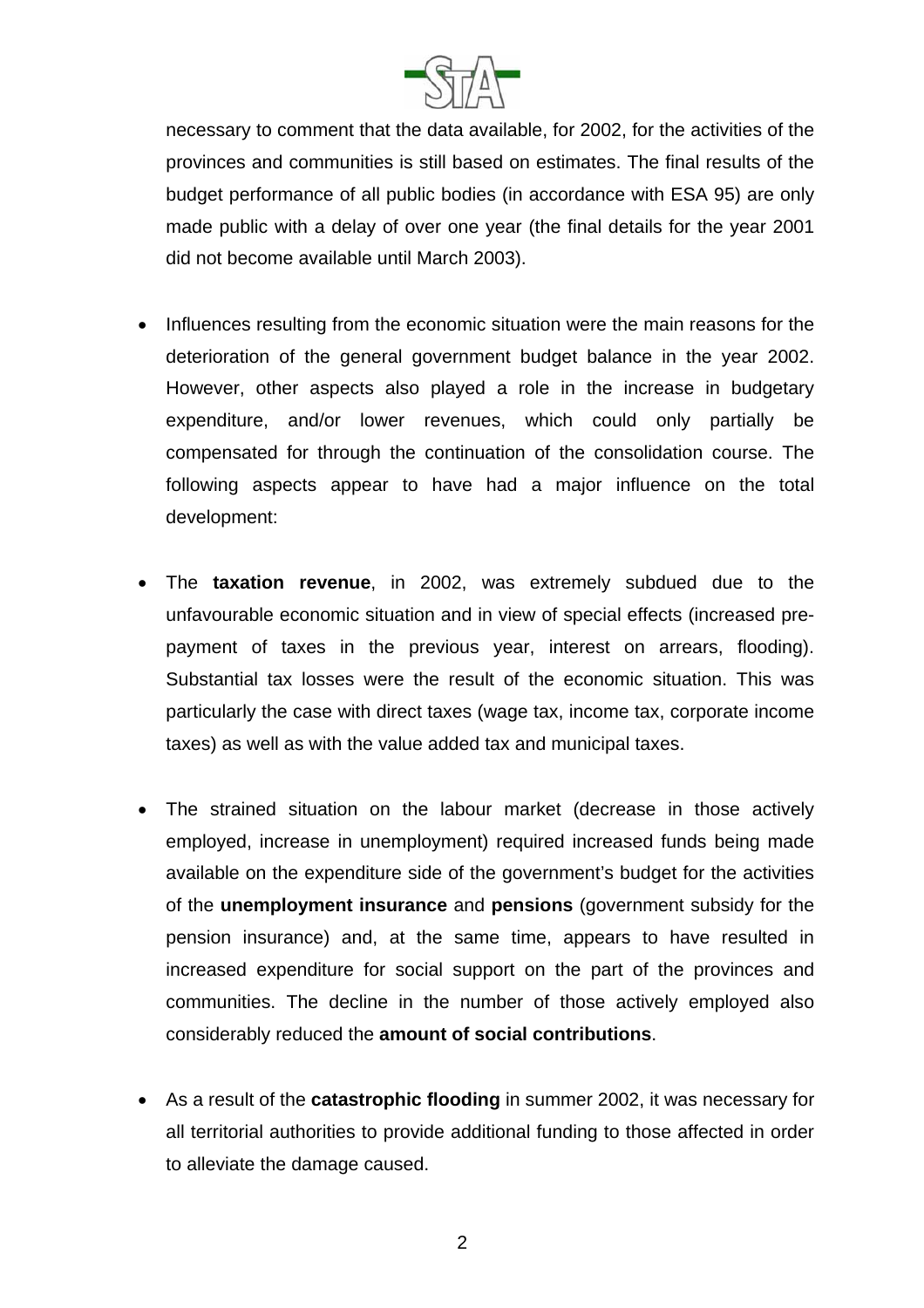

- In addition, the **federal government** was subjected to **additional expenses** through the introduction of childcare benefits in January 2002, an increase in the number of the government employees retiring, through augmented payments to the Austrian Federal Railways and Post and through higher payments being made to public authorities (budget section 53).
- By their own account, the **provinces'** (including Vienna) agreed-on contributions to the inner-Austrian stability pact – amounting to 0.75% of the GDP or a minimum of 1.67 billion euros – were also provided in 2002. The budget surpluses of the provinces (including Vienna) were attained in spite of the weak economic environment and continuing dynamic development in expenditures for health care. Savings were made principally through the continuation of a reform of the organisation of responsibilities (a tightening of organisational structure, hiving-off of activities in line with the market, provincial real-estate companies (LIGs)), through a restrictive budget implementation, as well as, in some provinces, through a stop in personnel hiring. In addition, the course being pursued of selling claims on loans for housing subsidies and using them for setting reserves, for financial investments and/or for the clearing of debt, was continued.
- The **communities** (excluding Vienna) also provided the demanded stability contribution as foreseen in the inner-Austrian stability pact (balanced budget) despite a weak development in revenues and higher expenditures, particularly in the areas of social support and hospital financing as well as in the assumption of new administrative responsibilities (including registration activities). In addition to restraint in investment activities, it appears that the increased cooperation between the communities (for example, central purchasing, real-estate management), an increased use of leasing financing, as well as hiving-off and outsourcing played a major role in reaching the targeted zero-deficit. According to an up-to-date investigation into the financial requirements for 2002, the cautious investment activities of the communities, due to the strained financial situation of recent years, will lead to a backlog in the renewal and renovation of communal infrastructure.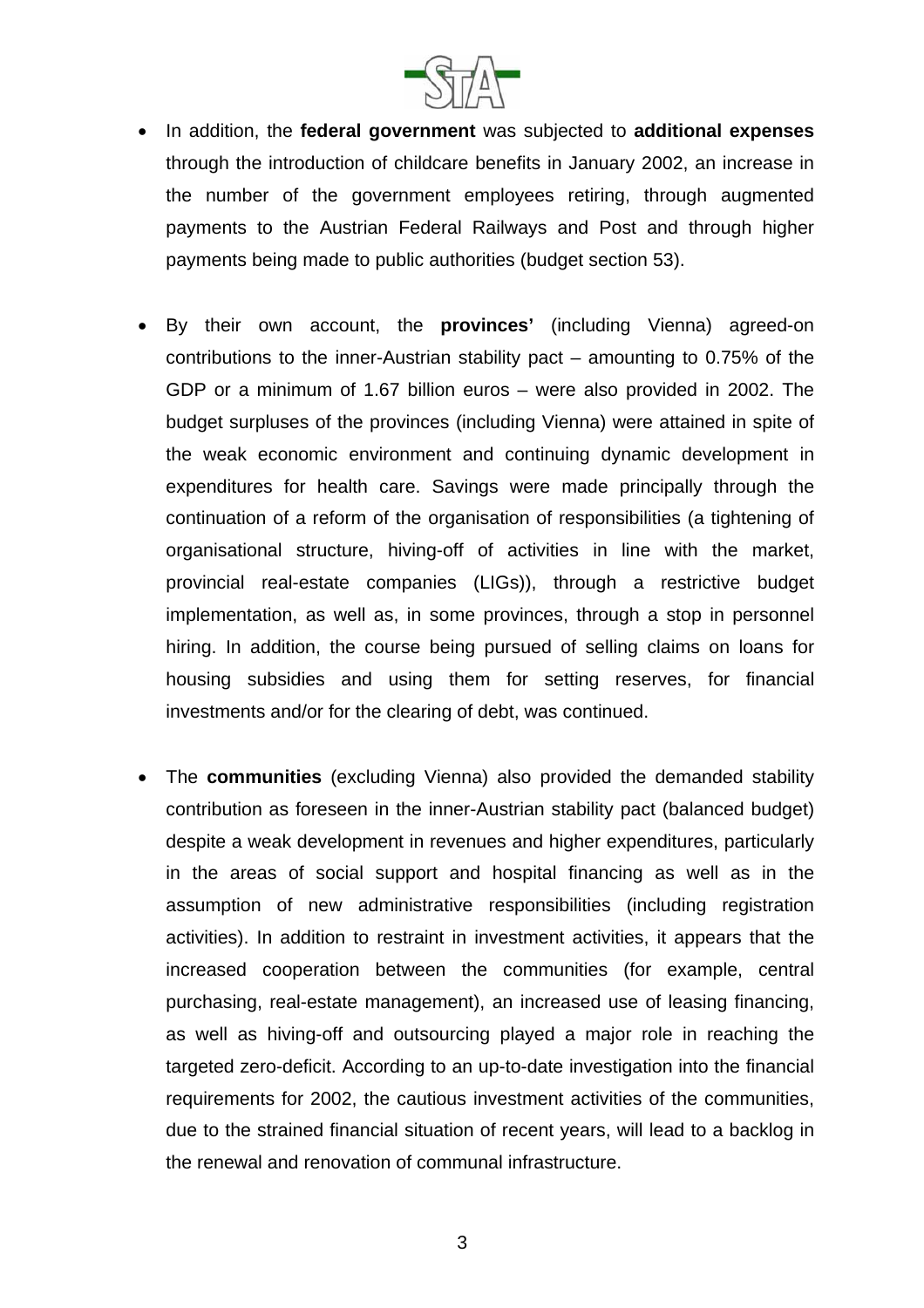

- In an **international comparison**, Austria's financial position did not deteriorate in the year under review in spite of a turn in the budget from a slight surplus to a slight deficit. Since 2001, Austria has been counted among those countries with a close to balanced budget. In 2002, only Finland (+4.7% of the GDP) and Luxembourg (+2.6% of the GDP) had substantial budget surpluses. On average, the budget balances in the euro area decreased from -1.6% of the GDP in 2001 to -2.2% in 2002.
- The **revenues of the state as a whole** amounted to a total of 111.6 billion euros, or 51.5% of the GDP in 2002. **Expenditures**, for the same year, reached 113.3 billion euros or 52.2% of the GDP. Whereas the increase in the state's expenditures was approximately at the level of the nominal GDP growth, the revenue development was considerably below the increase in the GDP resulting in a declining development in the revenue ratio of the state and an almost constant course in the state's expenditure ratio (expenditure ratio of the state: 2002: 52.2% of the GDP, 2001: 52.1%; revenue ratio of the state: 2002: 51.5% of the GDP, 2001: 52.2%). The **expenditure ratio** of the state as a whole also decreased quite noticeably from 45.6% of the GDP (2001) to 44.5% (2002) and, therefore, once again reached the level of the years 1998 and 1999 (44.4% of the GDP).
- This report shows that more than 60% of the **state's expenditures** was used for **transfer activities to third parties** (social payments to private households and subsidies to enterprises), almost 30% for **public administration** (wages and salaries, material assets) and approximately 7% for **interest payments**  on public debts. On the other hand, only approximately 2% of the total expenditure was used for **investments** (gross investments).
- **"Monetary social payments"** (above all, pension payments made by the social security funds and territorial authorities, unemployment benefits, family allowance, payments for parental leave and nursing), which accounted for 36% of the total expenditure in 2002, dominated the **transfer payments**. **"Social payments in kind"** – with 9.8% – also accounted for a relative high proportion of the total expenditure for the year 2002. Here, we are dealing with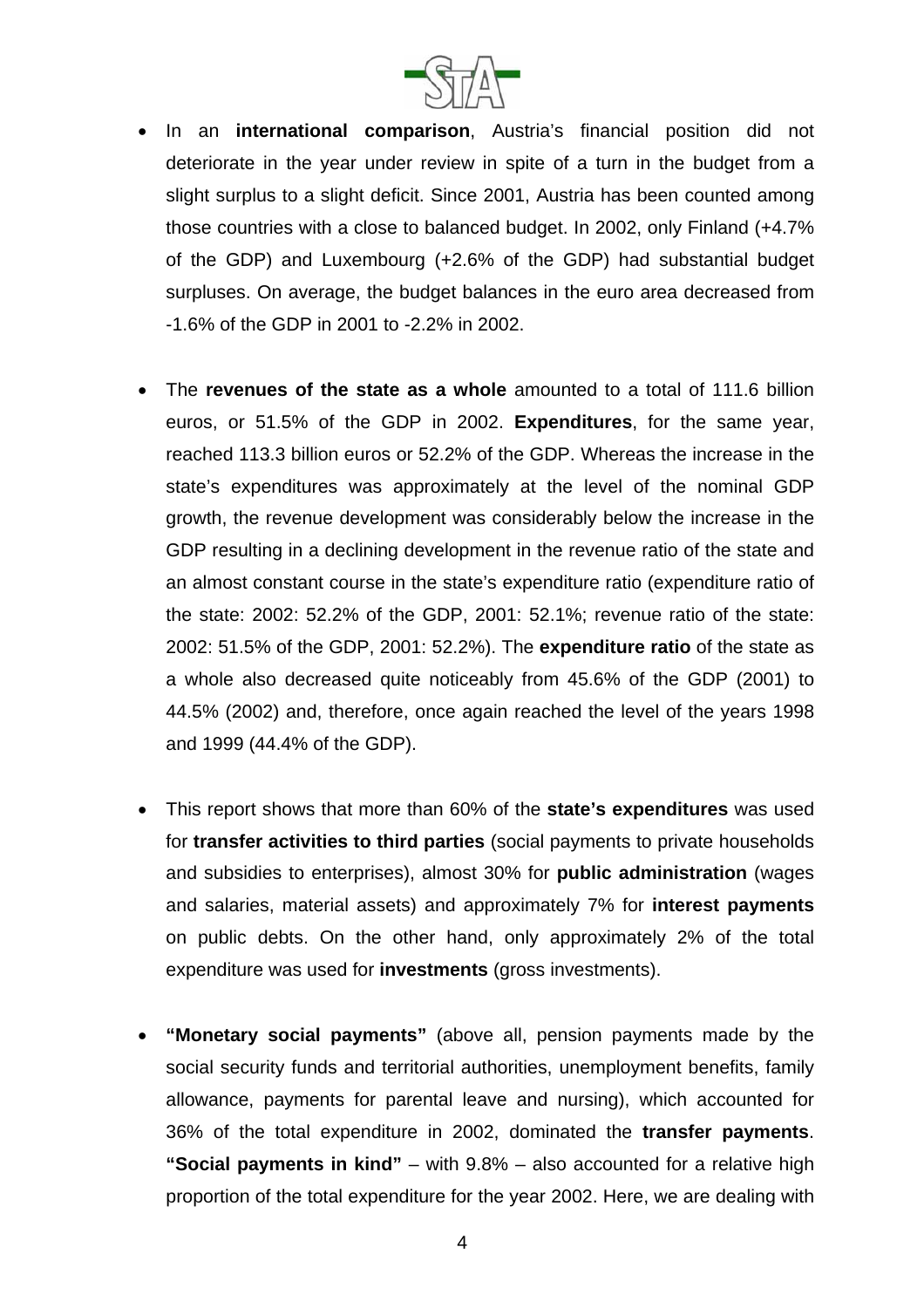

articles or services purchased by governmental authorities which are then redistributed, free-of-charge or at a flat rate (a contribution), to private households (this includes doctors' services, medication, kindergartens, free travel for students, free school books). Both categories (monetary social payments and social payments in kind) show an above-average dynamism compared over time. During the period under investigation (1998-2002) the total volume increased annually by an average of 2.3%, however the average increase in "monetary social payments" amounted to 3.6% and, in "social payments in kind," to 4.0%.

- Compared over time, it can be recognised that the public expenditure for **transfer payments to enterprises** ("assets transfer", "subsidies") always showed a very high rate of increase of over 10%, whereas the expenditure categories **"expenditure for material and personnel", "interest repayment"** and **"gross investments"** only showed a slight rate of variation which was below that of the growth of total expenditures. This contrary course was principally the result of institutional changes in the government sector (hiving-off of hospitals and of services in line with the market (e.g., water supply, sewerage treatment, garbage disposal, housing, congress houses, the federal real-estate company)) as well as of the declining market level in connection with interest costs. The lower growth rate in the categories "expenditure for material and personnel" and "interest repayment" as well as the decline in "gross investments" are also a result of consolidation measures taken by the territorial authorities, which resulted in reductions in personnel, low salary increases, savings in discretionary expenditures and/or measures to reduce debt.
- The **federal structure of public revenues and expenditures** shows that the weighting of the specific governmental levels on the individual expenditure and revenue categories, as well as on the total expenditure and revenue, varies greatly. There are close interconnections between the four individual sectors of the state which are demonstrated empirically through the high volume of **"intergovernmental transfers"**. Although the tax ratios of the individual administrative bodies, which are determined in the fiscal sharing Act, are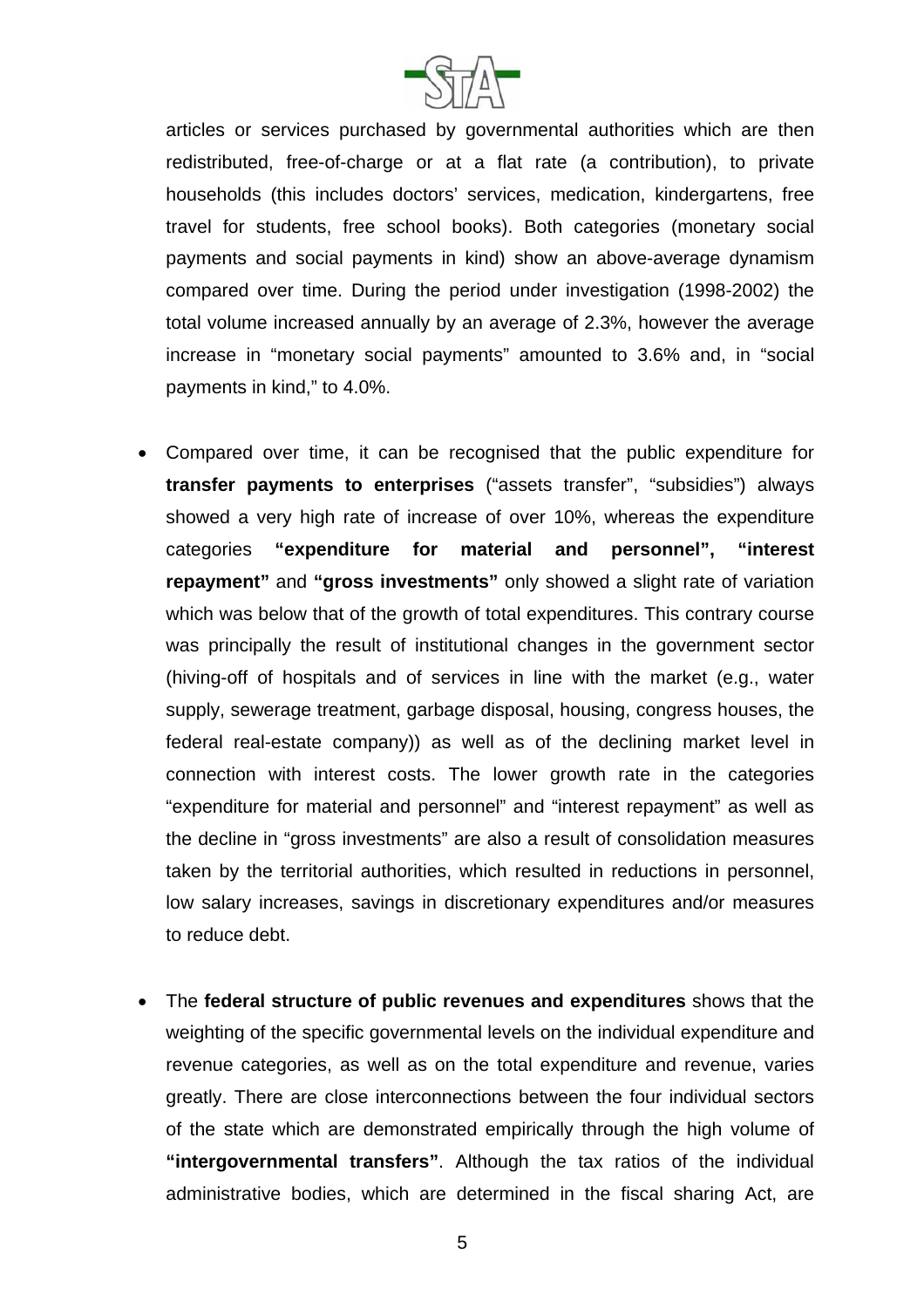

booked directly as the tax revenue of the specific legal entities (the recipients), the intergovernmental transfer income of the provinces accounts for approximately one half of the respective total income and that of the communities, around one fifth. In the case of the social security funds, the federal contribution, in particular, results in an intergovernmental income ratio of more than 25%. If one observes the expenditure side, it becomes clear that the federal government mainly (co)finances services which are carried out by other public bodies (e.g., teachers in the provinces, housing subsidies, federal contribution to hospital financing, etc.).

- According to preliminary figures, **Austria's public debt, in accordance with Maastricht**, reached 146.6 billion euros or 67.6% of the GDP at the end of 2002. This was 3.9 billion euros or 0.3 percentage points above the comparative value for the previous year. In this respect, Austria failed to meet the Maastricht criteria concerning the level of debt (upper limit of 60% of the GDP or declining debt ratio) for the year under review. However, this fact must be strongly qualified seeing that the debt ratio increase is solely the result of a new EUROSTAT assessment, dating from January 2003, concerning **federal financing for third parties (intermediary funding)**. Here, the federal government is only granted an intermediary function, which it observes by taking on debts, in its own name, but then transferring them to the principal so that the financial responsibilities are juxtaposed with financial demands in the same amount. This means that, de facto, or seen **in net terms**, the federal government is not subject to any financing costs (interest, repayment) if expenditure and revenue are taken into consideration. Without intermediary funding of legal entities, a declining development in public debt – measured against the GDP – would be observed (year end 2002: 134.9 billion euros or 62.2% of the GDP; year end 2001: 133.1 billion euros or 62.8% of the GDP): In addition – according to the federal government's current stability programme from March 2003 – the debt of the legal entities to the federal government should be repaid, in total, by the end of 2008.
- **As a summary**, it could be established that the public budgets in Austria continued on a strict, consolidation course during 2002. In addition to the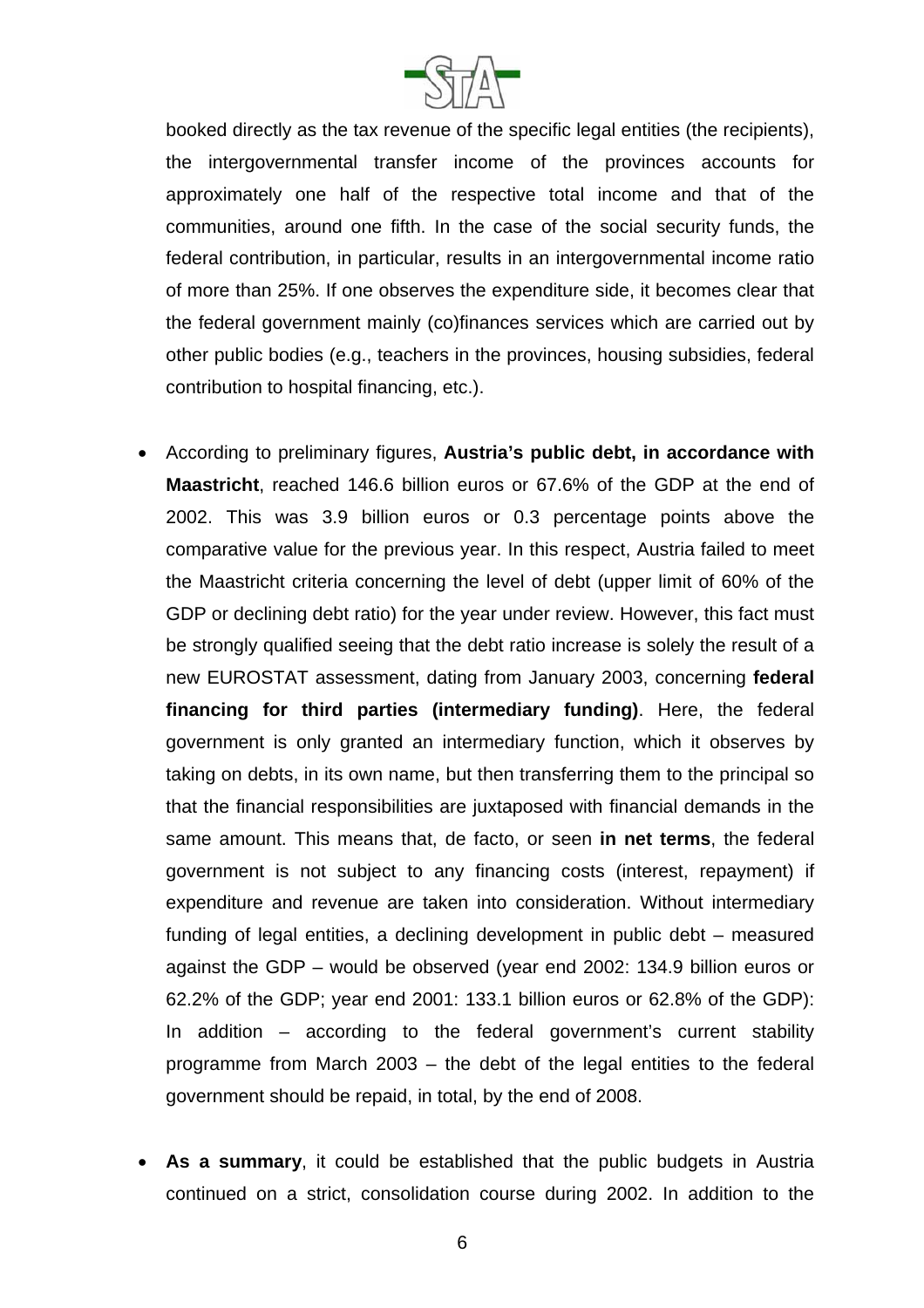

international stipulations (the EU's stability and growth pact) – the inner-Austrian stability pact, which came into operation, backdated to 1 January 2001, and set limits for the budget balances of the individual territorial authorities, in order to reach a balanced budget balance for the state as a whole, also played an important part. In connection with the "quality" of public finances, the available results – along with the expected economic and budgetary implications, which are the result of demographic changes – signal challenges in respect to the taxation ratio, the course of gross investments as well as the budgetary development of the hived-off entities. An intensification in those elements which stimulate employment and growth in Austria's public budgets appears to be hardly possible without additional reform measures being implemented in the area of the public administration which lead to a disentanglement of competences and funding responsibilities. The Government Debt Committee saw the departure from the budgetary goal of a balanced budget for the year 2002 as being necessary in order to allow the automatic stabilisers, with their properties of stabilising the economic situation, to take effect. Structural reforms, in accordance with the recommendations of the Government Debt Committee, however, appear to be necessary, in the future.

## **The Federal Government's Debt Activities and the Creditors' Structure in 2002**

• The **debt of the federal government** (without own security holdings and the financing of third parties) increased more strongly in 2002 than in the previous year, due to the higher net deficit (2002: 2.5 billion euros or 2.1% ; 2001: 0.7 billion euros or 0.6%) and, at year end, amounted to 124.0 billion euros. Measured against the GDP, the federal government was still able to arrive at a stabilisation of the debt ratio (2002: 57.2% of the GDP; 2001: 57.3%). The **portion of debt in foreign currency**, included in the debt, decreased from 13.3% (year end 2001) to 12.7% at the end of 2002. The federal government's debt accounts for more than 90% of the total public debt, in accordance with Maastricht. Data on the structure of the federal government's debt therefore provides important information on the structure of the financing of the total public debt in Austria.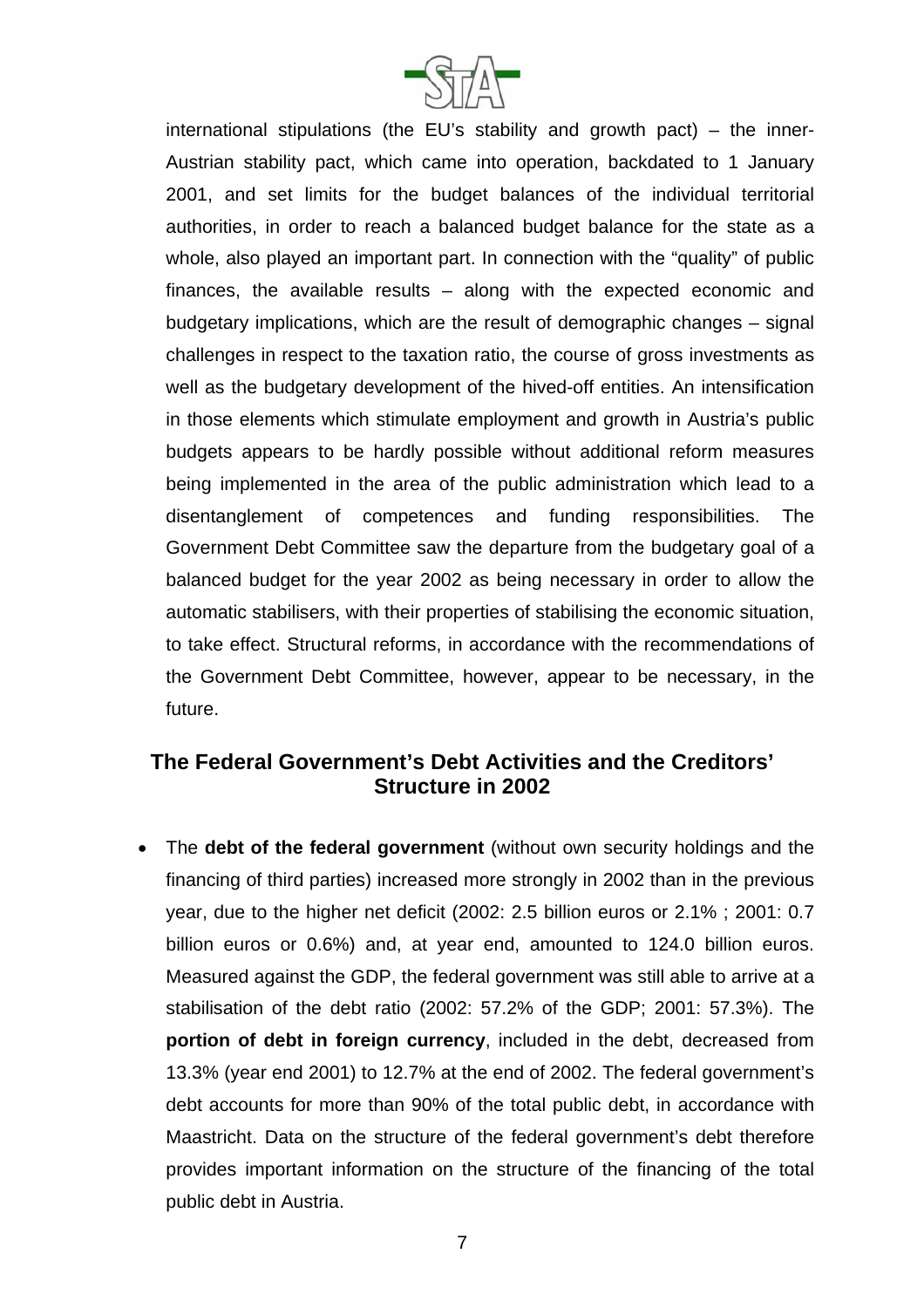

- The federal government's debt management continued on its course of concentrating its financing on medium to long-term EUR government bonds. For this reason, in 2002, around 75% of the **new debt** were in the form of **EUR government bonds**. Here, the increase in obligations led to a further increase in the volume of Austrian government bonds in order to keep the difference in their interest rates to those of the "benchmark bonds" in the euro area as low as possible. After an increase in the difference between the interest rates of the Austrian government bonds and those in Germany, in the ten-year segment, to more than 30 basis points in 2000, a decline began in the second half of 2001 and, in December 2002, lay by only 14 basis points. The 2002 yearly average of the difference in the yields for 10-year bonds, compared with Germany, amounted to 18 basis points (2001: 28 basis points).
- The **financing activities of the federal government in the year under review, 2002** – as in the previous year – were not limited to obtaining capital to cover the gross financial requirements of the federal government (net deficit and redemption) but also served to manage the debt portfolio (portfolio management) in connection to maturity, interest arrangements and currency structure, in order to guarantee the rapid adjustment of the debt structure to the prevailing market situation. This situation can, once again; be depicted in the increase in the claims and obligations from **swap contracts**. The restructuring of existing obligations in the form of **conversions** was used to a considerably lesser degree than in the previous year. This development can be principally led back to the fact that conversion agreements from the past increasingly phased out and the quantity of prematurely redeemable debts reduced permanently.
- Since the end of August 2002, the federal government has implemented a **new electronic financial product** with small investors (households) as its target group. The so-called "**Bundesschätze**" (Treasury bills) are bearer securities and can only be obtained, via the internet, from the Austrian Federal Financing Agency. These "Bundesschätze" have a denomination of 0.01 euros and a maturity of thirty years (1 July 2002  $-$  1 July 2032). However, for the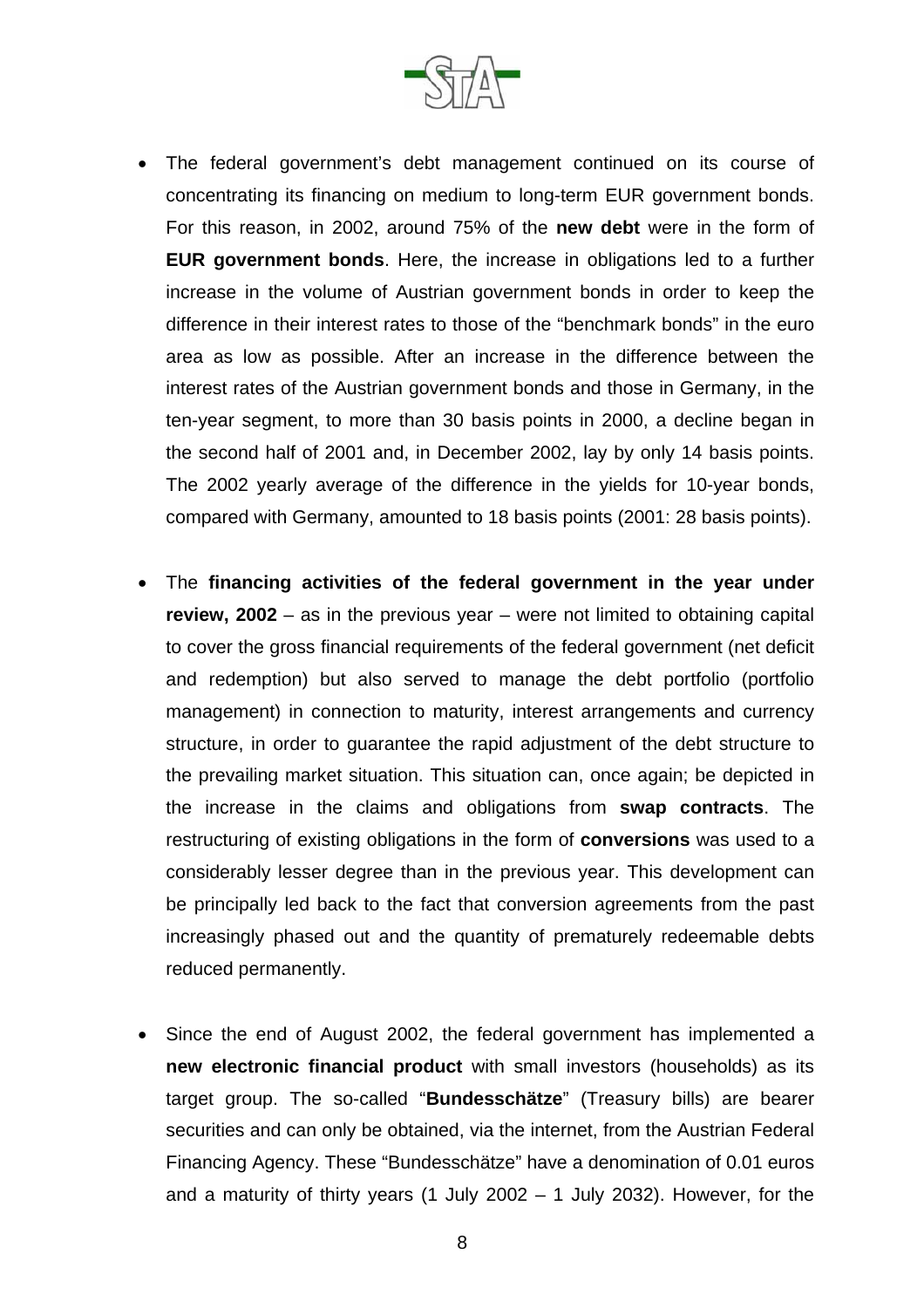

investor, these are short to medium-term obligations with a commitment period of 1, 3 or 6 months which – if no termination is made – are extended. Within the period of commitment, the interest rate, valid at the day of deposit or day of maturity, applies which is orientated on the money-market rates in the euro area (EURIBOR rates for 1,3 or 6 months) and published in the internet (www.bundesschatz.at). The investor is not faced with any risk concerning the rate of his securities as buying and selling of the papers always occurs at a market value of 100. The issued volume of the "Bundesschätze" amounted to 500 million euros, in the year under review. At year end, 112 million euros had been placed. The remainder of the volume of "Bundesschätze" in circulation was in the sales stock of the seller and/or in the federal government's asset portfolio.

- The outstanding volume of the **federal government's obligations in foreign currency** has remained more or less constant since the introduction of the EMU. The main reasons for this are the attractive financing possibilities in the euro area which permit the federal government to take advantage of the wide range offered by an international financial market in domestic currency, as well as the efforts of debt management to limit the exchange-rate risks by setting ceilings in connection with the amount of debt in foreign currencies. In 2002, the year under review, there was a restructuring **in the currency composition** towards the Swiss franc. Whereas, at year end 2001, the CHF portion of the debt in foreign currencies amounted to 49.7% and that of the Japanese yen 50.3%; this had changed to 54.8% for the Swiss franc against 45.2% for the Japanese yen at the end of 2002. This measure was appropriate in the year under review when the exchange rate of the Japanese yen was low, compared with the euro, and that of the Swiss franc high. In addition, there is statistical evidence that, in the past, the Swiss franc was characterized by a lower exchange-rate risk (volatility and possibility of revaluation) than the Japanese yen.
- The implementation of the EMU was accompanied by the cessation of the traditional role of Austrian finance intermediaries as the main investors in the federal government's debt. In the meantime, **foreign investors** (principally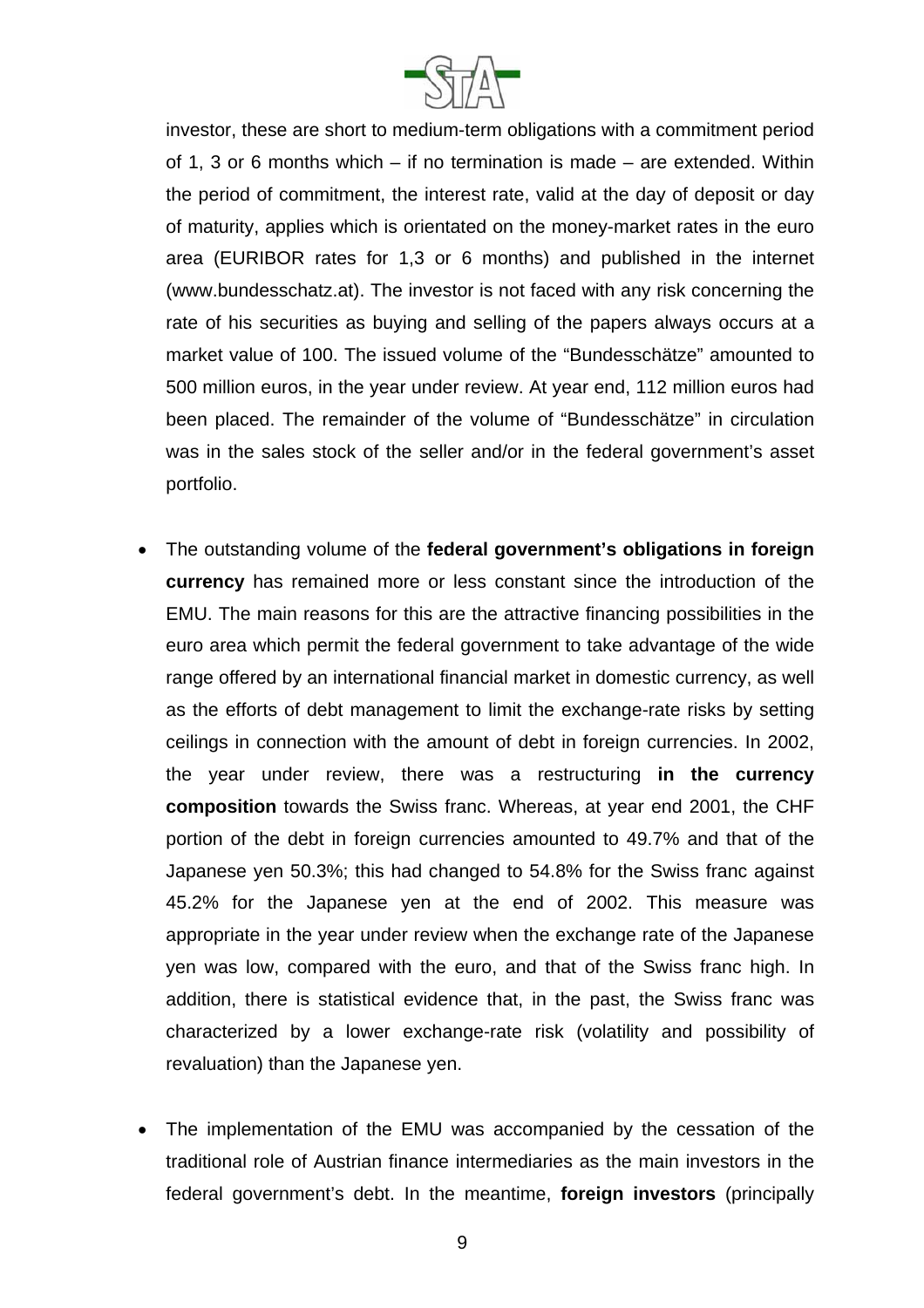

from the euro area) finance more than 60% of the federal government's total euro and foreign currency obligations. At the end of 1998, the federal government's foreign debt was still below 40%. This dynamic development in the federal government's foreign debt is the result of the bidders' behaviour within the framework of the tender for EUR government bonds and has no connection with the foreign-currency debt of the government. Since the EMU, the purchasers of federal bonds, denominated in euros, have been almost exclusively foreign primary dealers (banks) who are a part of the bidder consortium, who place these papers abroad (mainly in the EMU area). This tender procedure led to foreign investors taking on over 89% (2001: 88%) of the volume of bonds issued in the year under review amounting to 13.4 billion euros (including 10% equity ratio and legal entity financing).

- The interest rates, which continued to remain very low in 2002, as well as the resulting repayment profile (high volume of repayment in the coming years) make it appropriate that financing with fixed interest rates and for a long-term be given preference in order, on the one hand, to maintain low interest costs over the longest possible period and, on the other, to limit the risk of refinancing (risk of changes in the interest rates). Of the remaining obligations of the federal government, 91.4% had a **fixed interest rate** (2001: 90.3%). Financing instruments with **money-market conditions** accounted for 5.0% of the federal government's obligations at year end 2002 (2001: 5.6%). The portion of titles with **variable or half-variable interest**, whose rates are dependent on the **yields of the money market** (secondary market, primary market) decreased from 4.1% to 3.6%.
- The **average nominal interest** rate for the national government's debt decreased, in the year under review, from 5.2% (year end 2001) to 5.0% (year end 2002). This development was triggered by the extensive redemption of categories of debt with a considerably higher nominal interest rate. The decline in the level of market interest rates in 2002 had hardly any impact on the nominal interest rate of the federal government's debt due to the higher portion of fixed interest rates in the debt, lesser financing over the money market and as a result of an increase in bonds. Here, it is necessary to